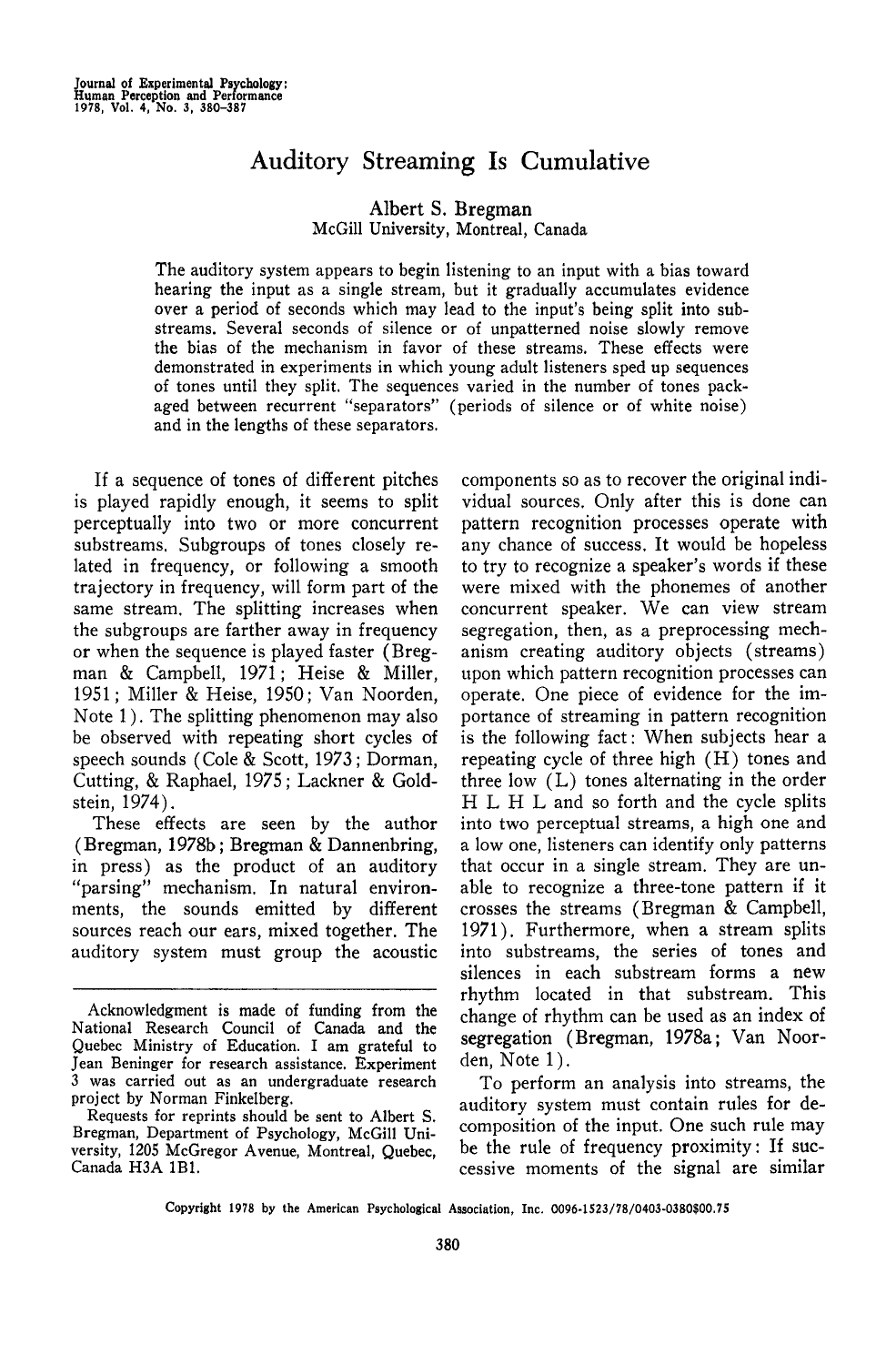with respect to frequency spectrum, they should be considered part of the same source. A second may be the rule of continuity: If changes are continuous, then only one source exists. This rule has been shown to exist (Bregman & Dannenbring, 1973). Both the discontinuity and the dissimilarity of successive moments of sound can be viewed as evidence that there is more than one source involved in producing the acoustic input.

There is reason to believe that stream segregation should increase slowly with continuous listening. Human perceptual systems seem to be biased toward simple perceptions; therefore, evidence may need to be built up before the auditory system is willing to interpret an input as a product of two sources rather than one. A good piece of evidence for two streams in stream segregation experiments using a series of tones would be a bimodal distribution of frequencies of successive tones. This would indicate the existence of two sources, each one undergoing small changes in frequency. There would have to be a mechanism, therefore, that would respond, increasing strongly over time, to any accumulation of signals that were restricted to a limited region of frequencies. This mechanism would form a stream in the heavily populated frequency region and would more readily accept new inputs in that region as part of the ongoing stream. In this way, the strength of a stream could be built up over time. If there were two heavily populated frequency regions, two streams would build up strength. Any neural mechanism with these properties would have the effect of accumulating evidence about the number of streams and their positions in the frequency spectrum.

The purpose of the present experiments was to show the existence of evidence-accumulating mechanisms in stream formation, by showing that with a fixed distribution of tone frequencies, stream segregation increased over time. This was done by a process of titration: If two factors, A and B, favor stream splitting, then A's contribution can be measured by seeing how much of B must be added to split the stream. In this experiment, the splitting force of the tone

distribution (A) was titrated against the splitting effects of speed (B). Speed is known to increase stream segregation; if a tone sequence moves out of a given frequency range, then the sooner it moves back into that range, the more likely the auditory system is to conclude that a separate stream exists in that range. Putting it another way, if two tone ensembles (high pitch and low pitch) alternate, then the faster they alternate, the greater the perceptual splitting (Van Noorden, Note 1). For this reason, speed could be used to measure stream-splitting effects. The lower the speed necessary to split the sequence into substreams, the greater the splitting force from some other cause. Using the method of titration, the experiments measured the increasing tendency of a pattern of tones to split into substreams as the total number of tones contained between two silent periods was increased.

One other factor had to be considered. There must be some time interval large enough so that evidence is not accumulated across that interval. Pilot experiments showed that a 4-sec interval had this property and that if a 4-sec silence was inserted into a tone sequence, this would serve to reset the stream-forming mechanism. Thus only the information packaged between 4-sec silences was expected to effect stream formation.

# Experiment 1

# *Method*

The first experiment was designed in the following way. Two different frequencies were used, two high  $(784 \text{ and } 831 \text{ Hz})$  and one low  $(330 \text{ Hz})$ , presented in a sequence H1, L, H2, L, H1, L, and so forth. When this sequence splits into two streams, the upper stream involves an alternation of the two high tones, and the lower stream involves the steady repetition of a single tone. Thus the two streams are easily distinguishable on a qualitative basis (one is frequency modulated and the other is not).

Four conditions were created by varying the number of tones packaged between 4-sec silences. There were 4, 8, or 16 tones in the packages, or else no silences at all. The longer packages were simply formed out of repetitions of the four-tone package. The sequence (package, silence, package, silence, etc.) repeated indefinitely while a subject adjusted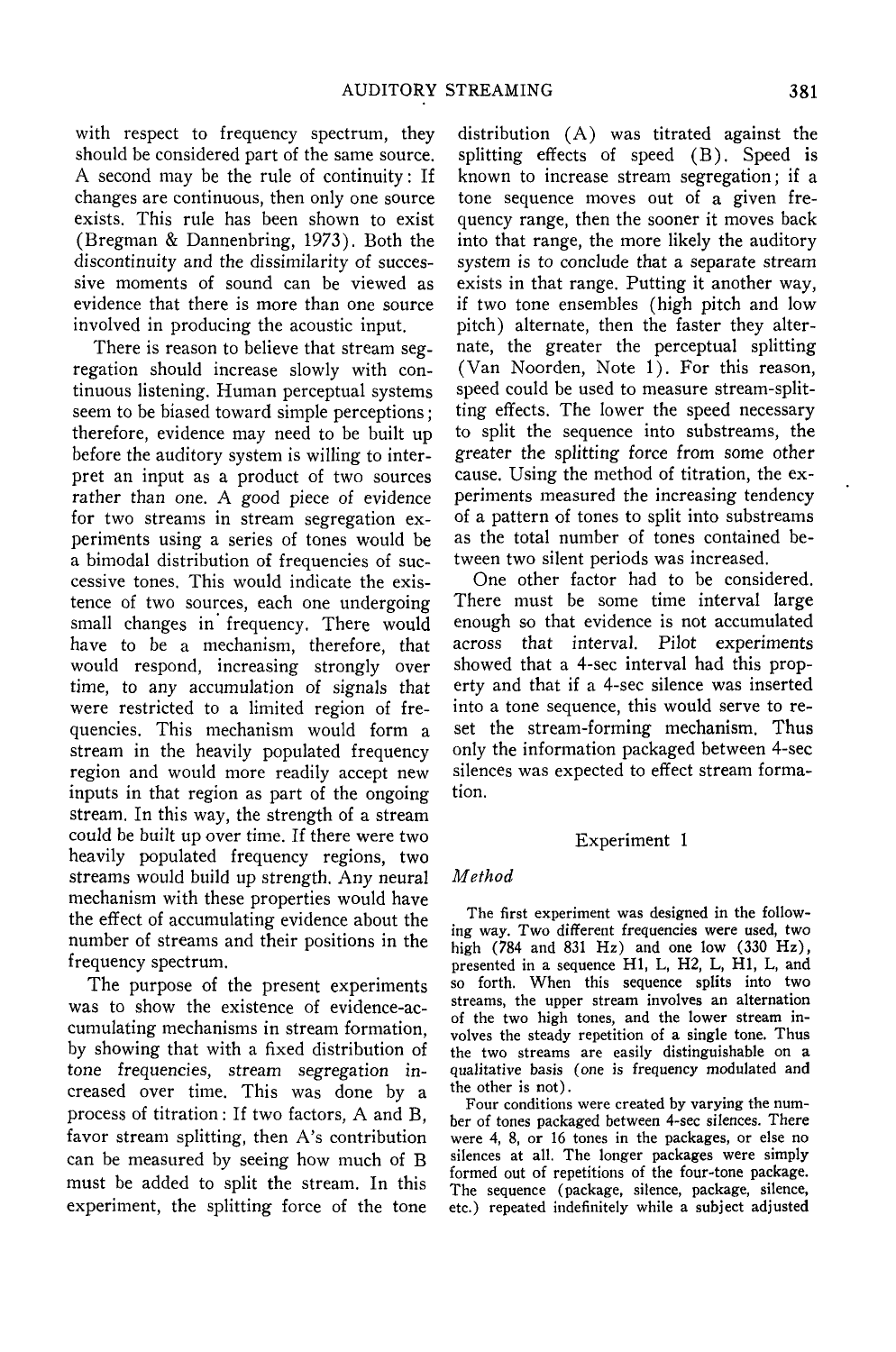the speed. The sequence started at a slow speed (600 msec per tone, onset-to-onset time), and the listener could turn a knob to speed it up until the point of splitting was determined. The subject then informed the experimenter who recorded the speed and began the next trial. The highest speed possible was 30-msec onset-to-onset time. The listener was allowed to turn the knob back and forth during the trial to zero in on the speed of splitting.

The tone sequences were generated by a Wavetek Model 136 tone generator controlled by a PDP-11 computer. Each tone consisted of a preliminary 6-msec silence, a 12-msec linear rise in amplitude, a variable length steady-state portion, and a 12-msec linear decay in amplitude. (It was actually tone duration, not silence between tones, that altered the onset-to-onset speed of the sequence.) The subjects sat in a room that was quiet but not sound-treated and heard the signal at 80-dB (SPL) through Sennheiser Model HD 414 headphones. They communicated with the experimenter through an intercom unit.

Each of the four conditions occurred five times for each subject in randomized blocks. Twelve students ranging in age from 19 to 32 years served as paid subjects, but one subject was discarded because of extremely erratic and anomalous performance. These judges received an explanation and demonstration of stream segregation and kept in view a visual illustration of one- and two-stream percepts.

# *Results and Discussion*

There were five splitting speeds given as judgments in each condition by each subject. The median of these was selected, and a mean of these medians was calculated across subjects. Figure 1 shows the results. As package size increased, the speed required for segregation decreased, or, as the figure shows, the splitting threshold measured in terms of tone duration increased. The difference across conditions was highly significant statistically by an analysis of variance,  $F(3)$ , 30) = 20.6, *p <* .001. Furthermore, 9 of 11 subjects showed the same monotonic trend in their data, based on only five observations per condition. The other two subjects deviated from the monotonic trend in only one of their four median judgments. Thus the effect was very robust in this experiment. It should be noted that there is no artifactual "constancy" underlying the inverse relation of package size to time per tone. Neither the overall number of tones per unit of time nor the tone-to-silence ratio is held constant by the relation shown in Figure 1.



*Figure 1.* Speed thresholds in Experiment 1 as a function of package size (4, 8, 16, or indefinite repetition). (High values represent a greater tendency for streams to split independently of speed. Vertical bars are  $\pm 1$  *SE* of the mean.)

#### Experiment 2

In designing the previous experiment, an arbitrary decision was made that a 4-sec silence would be adequate to isolate successive packages of tones from one another. Although this was successful in producing a significant effect of package size, I did not know how critical this choice was. Accordingly, the second experiment held the number of tones in a package constant at four and varied the length of the silence between tones.

An attempt was also made to use the experiment to study how the distribution of tones can affect streaming. We know that if, in a rapid sequence of tones, there are two subsets of tones (each in a restricted range of frequency), these subsets will segregate from one another increasingly as they are moved away from each other in frequency. This can be called the *between-subsets* effect. One might also expect a *within-subsets* effect in which a narrower range of frequencies within each subset would facilitate segregation. The auditory system might be carrying out some sort of cluster analysis in which a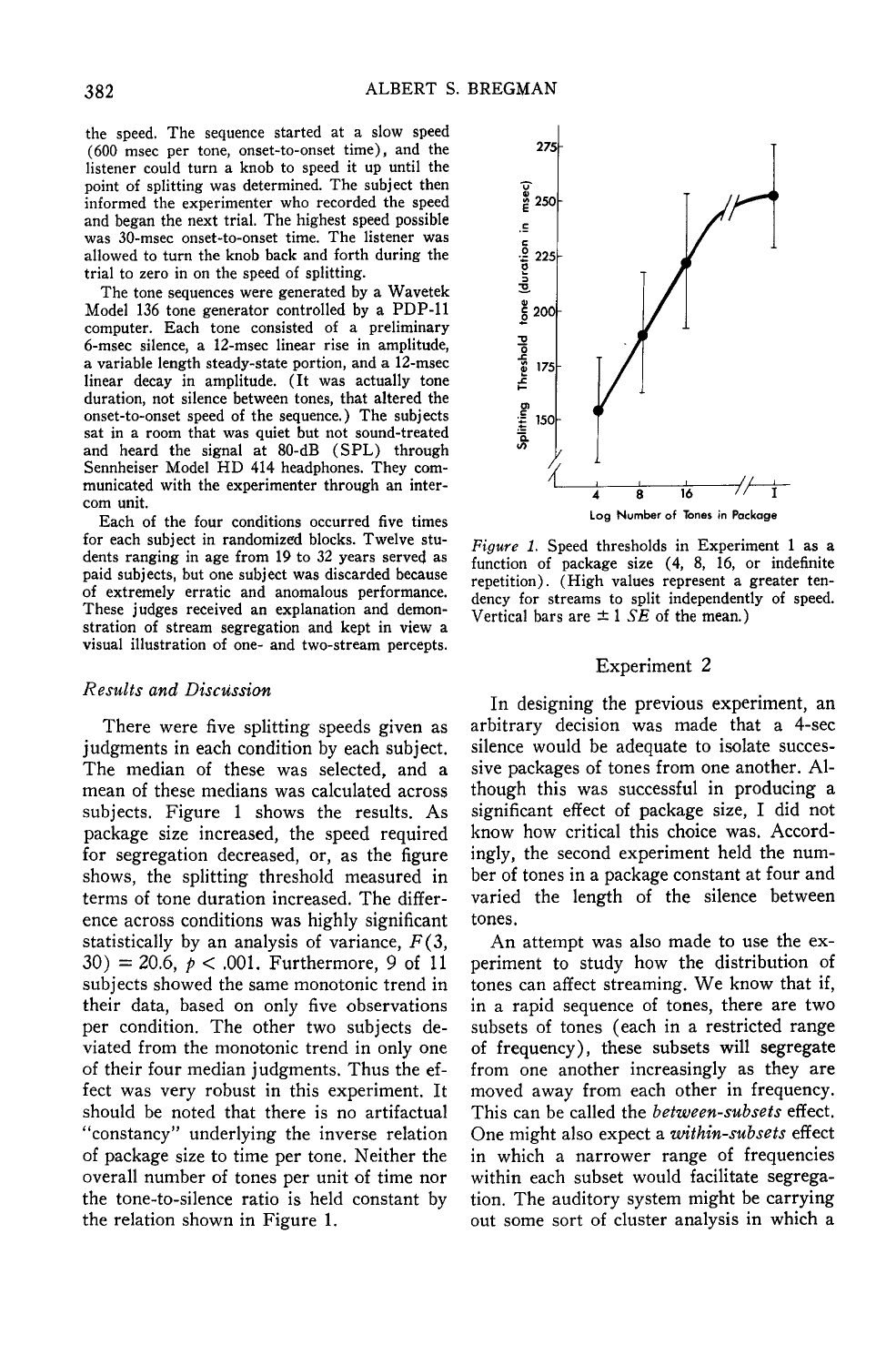more compact range of frequencies within a subset would allow an earlier decision that a cluster was present leading to earlier stream segregation. The present experiment, therefore, held constant the between-subset frequency separation and varied the withinsubset range.

#### *Method*

*Stimuli.* Three patterns of tones were used (see Figure 2). All patterns consisted of a repeating cycle of four tones labeled A, B, C, and D, respectively. This corresponded roughly with the four-tone package of Experiment 1. Between repetitions of the cycle, there was a silence whose duration was 4.0 sec (as in Experiment 1), .7 sec, 1.5 sec, or 0 sec (i.e., no silence, corresponding to the indefinite repetition condition of Experiment 1).

The basic pattern, shown at the left of Figure 2, employed four frequencies, 802, 337, 901, and 318 Hz, which appeared in that order and were labeled A, B, C, and D, respectively. In this pattern, A and C are called the high set and B and D are the low set. The within-set frequency range is the separation between A and C or between B and D. In the basic pattern, A and C are separated by two semitones, and B and D are separated by one semitone. The two other patterns are variations of the basic pattern in which the within-set frequency range is increased: A and C are now separated by five semitones, and B and D are separated by three semitones.

The intention in designing this experiment was to vary the within-set frequency range while holding the separation between sets constant. But it is not clear how to define the separation between the high and low sets. Should it be the separation between the nearest two tones, A and B, or between the centers of the high and low ranges? Rather than deciding this arbitrarily, the experimenter used both definitions. In Figure 2, the frequency separation between the nearer elements of the two sets in the basic pattern is labeled 1, and the separation between the (logarithmic) centers of the high and low sets is labeled 2. The second pattern (Match-1) is matched with the basic pattern on Separation 1 (15 semitones), and the third pattern (Match-2) is matched with the basic pattern on Separation 2 (16.S semitones). In Figure 2, the tones that were used are represented by large dots, and the logarithmic centers of the high and low ranges are represented by small dots.

*Procedure and subjects.* The procedure was identical to that of Experiment 1 except that the stimuli were presented through Micromonitor MX-1 electrostatic headphones. The subjects were 16 young adults ranging from IS to 28 years of age, many of whom were familiar with stream segregation phenomena.

#### *Results and Discussion*

The means for all condition are shown in Figure 3. The length of the silence showed a highly significant effect,  $F(3, 42) = 22.4$ , *p <* .001. No other effects were statistically significant. The choice of 4 sec of silence to separate packages in Experiment 1 appears to have been close to optimal, since the rate of decline in the curve has slowed down considerably by this point.

It is noteworthy that the continuous tone sequence (0-sec time interval) is significantly different from the .7-sec interval by the Tukey test  $(p < .05)$ . By the time .7 sec of silence has elapsed, the stream-forming



*Figure 2.* The 4-tone patterns used in Experiment 2. (The Match-1 and Match-2 patterns are matched with the Basic pattern on Separations 1 and 2, respectively.)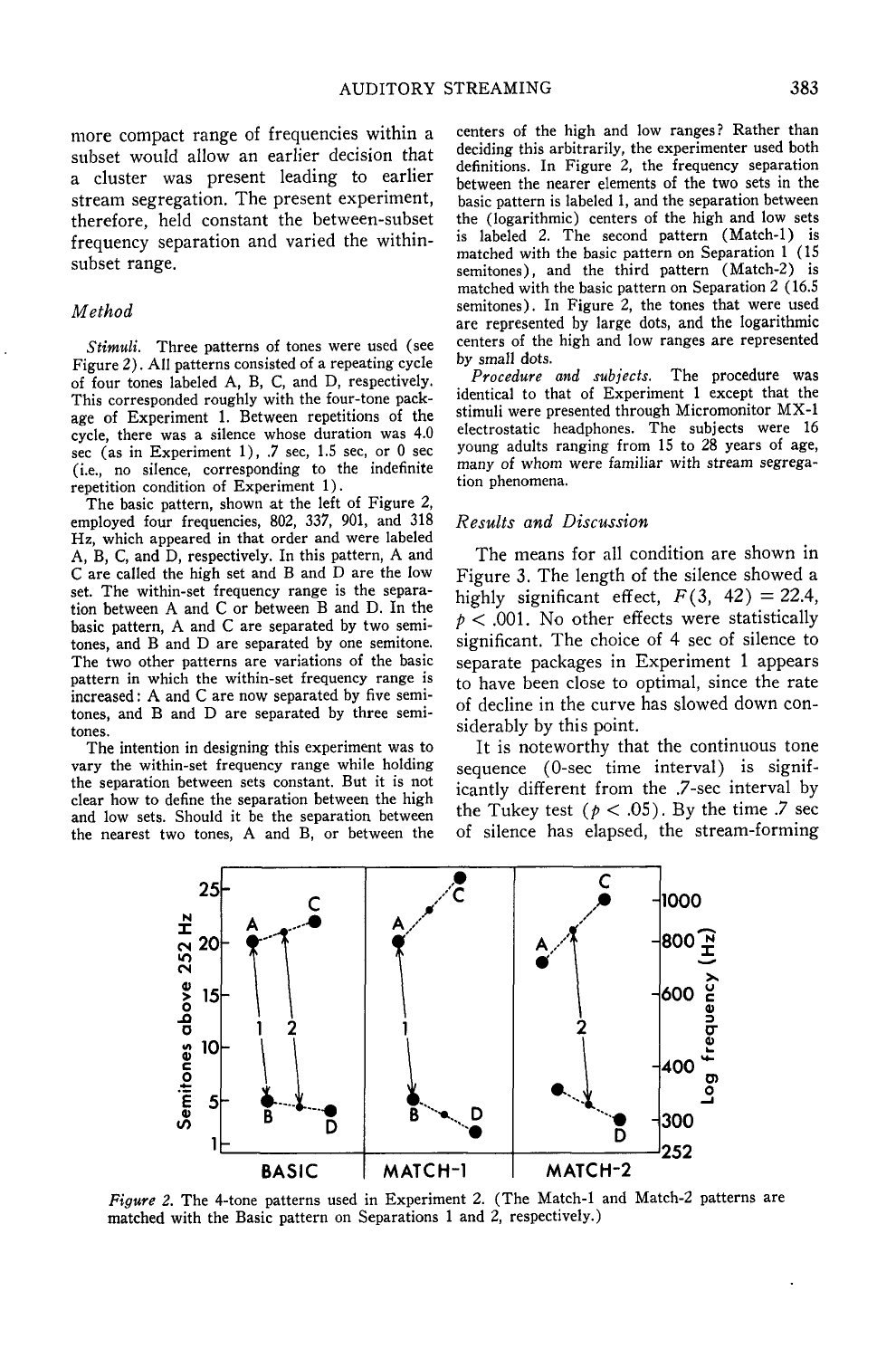

*Figure 3.* Speed thresholds in Experiment 2 as a function of the silent interval between 4-tone packages. (The broken lines represent the conditions with the wider within-subset range. The vertical bar is 1 *SE* of the mean.)

mechanism has reset itself by a substantial amount. But the .7-sec silence is also significantly different from the 4-sec silence by the Tukey test  $(p < .05)$ . This means that the bias has not totally dissipated in  $\mathcal{I}$  sec.

We can think in terms of the biasing and recovery of the stream-forming mechanism over time. Figure 1 shows that some number of tones, greater than 16, at about 250 msec per tone, were required to fully bias the mechanism in favor of stream splitting. By multiplying the time-per-tone threshold by the number of tones in the package, we can determine that this took something over 4 sec to occur. Figure 2, on the other hand, shows the dissipation of the bias caused by a fourtone burst which had lasted from 800 msec to a little over 1 sec, depending on the condition. This recovery continued for at least 700 msec. It is likely, however, that the course of recovery would have continued to be observable for an even longer period of time if Experiment 2 had produced stronger biasing by using longer packages of tones. I would guess that neither biasing nor recovery is completed in less than 6 sec.

The attempt to affect the rate of biasing by manipulating the within-subset frequency range was unsuccessful. The basic, Match-1, and Match-2 conditions did not differ significantly from one another,  $F(2, 28) = .65$ . No interactions were significant.

## Experiment 3

The earlier experiments showed that a sequence of tones, located in two frequency regions, caused a streaming mechanism to cumulatively build up a bias for splitting the input into two substreams. It was found also that silence acted to unbias the mechanism. The present experiment addressed the question whether it is silence itself or merely the absence of a bimodal distribution of tones which resets the mechanism.

## *Method*

The method was similar to that of Experiment 1 except that a package of 74-dB tones alternated with silence on some trials and with 88-dB white noise on other trials. Although white noise has quite different auditory effects than silence, it is similar to it in not having a bimodal distribution in the frequency domain.

Package sizes were 4, 8, 16, and indefinitely repeating, as in Experiment 1. The interval between packages was 1 sec in duration and consisted of white noise on half of the trials and silence on the other half. Each of the eight conditions occurred three times for each subject in randomized blocks.

Eleven university students ranging in age from 18 to 25 years performed this experiment as volunteers. The data from one subject were discarded when it was discovered that the subject had responded to the wrong criterion.

### *Results and Discussion*

The speed thresholds (in milliseconds per tone, onset-to-onset time) are shown in Figure 4. Values for both noise and silence as separators are shown for all package sizes except the indefinite repetition (I) condition in which there were no separators at all. The value for I is based on twice as many trials as the value for each of the other conditions is. The noise and silence conditions did not differ significantly. The only statistically significant effect was that of package size, *F(3,*  $30) = 5.44, p < .01$ . In Figure 4, it is evident from high thresholds in the 16-tonepackage condition that bias was built up as much by the noise-bracketed packages as by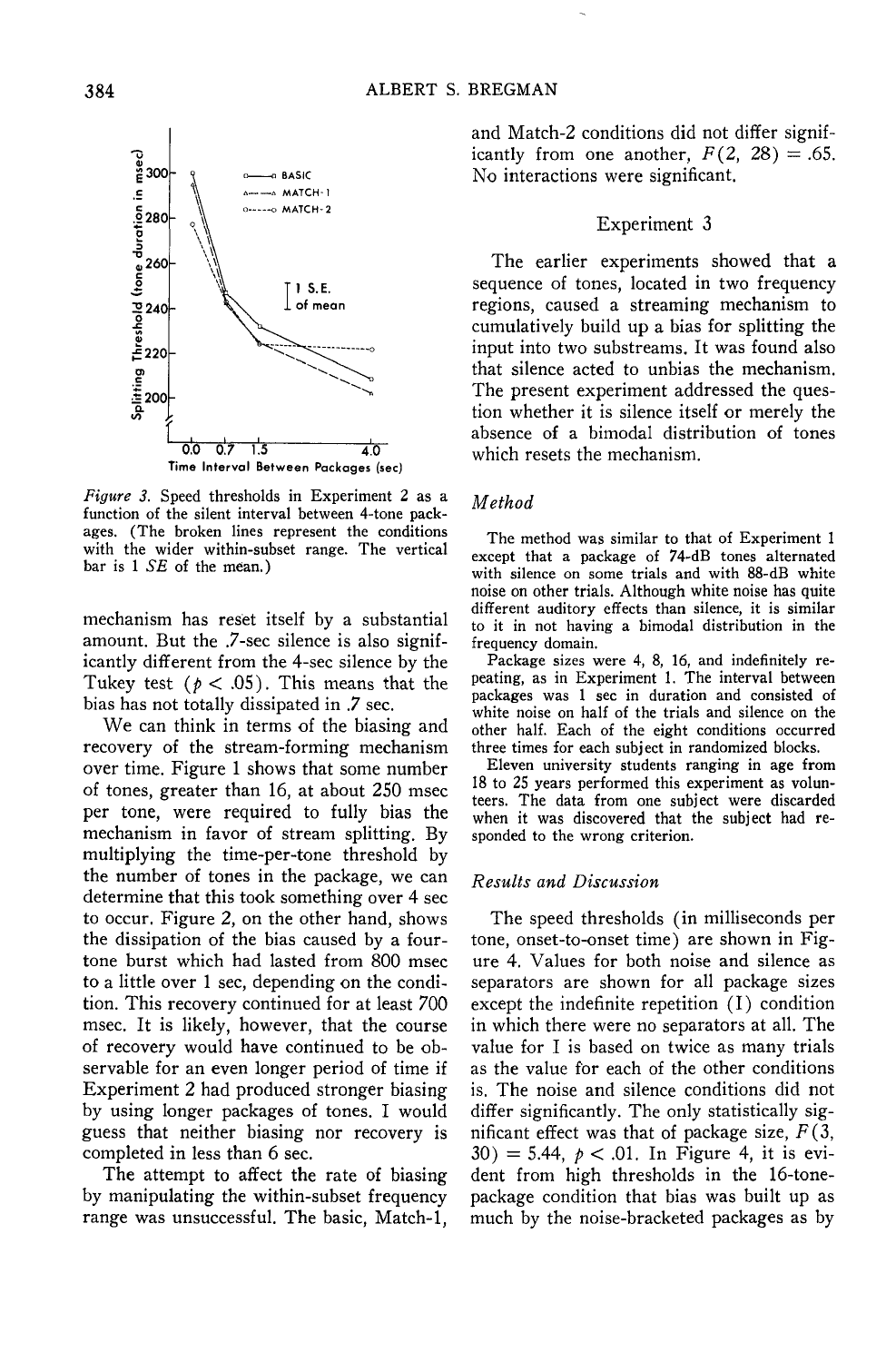the silence-bracketed ones. Yet we can see, from the low thresholds in the 4-tone-package condition that the recovery of the streaming mechanism after the noise was not much different than after silences. (Otherwise the 4-tone-package condition with the noise as separator would have built up a splitting tendency across successive packages and would have shown a threshold more like that shown by the longer packages having silences as separators.) The observed variation as a function of package size (i.e., as a function of how often 1-sec separators occurred) was actually greater with noise-filled separators. Taking sampling error into account, we can conclude that tone-free intervals have similar effects whether filled with silence or with 88 dB noise.

Let us compare the results in Figures 1, 3, and 4 for the splitting threshold for the indefinite repetition condition (0-sec silence in Figure 3). a stimulus condition that was more or less the same in the three experiments. This threshold shows a large variation in magnitude across experiments and conditions from a high of 300 msec in Figure 3 to a low of 165 msec in Figure 4. This should caution us against taking the absolute numerical values too seriously. The variation probably arises from slight differences in stimulus pattern, instructions to subjects, and signal-to-noise ratio across experiments. We should attend only to the pattern of results within each experiment and the rough order of magnitude of the numbers.

Finally, there is an issue about interpretation that has to be addressed. This article takes the view that subjects' thresholds were direct indexes of streaming and that the accumulation of evidence had a direct effect on pre-attentive organization. Another alternative was pointed out by Posner (Note 2). The accumulation of evidence may not affect streaming at all. Streaming may reach its maximum immediately. However, a second discriminative activity may have to examine the output of the streaming mechanism and to decide that two streams exist before the subject can perform the judgment task. It may be the second postulated process that requires the build-up of evidence before it



*Figure 4.* Speed thresholds in Experiment 3 as a function of package size with silence or white noise as separators. (The vertical bar is 1 *SE* of the mean.)

judges that streams are present (i.e., it has to "see" the already formed streams for a longer period of time). To summarize this view, the accumulation of evidence does not affect streaming itself but affects the judgments about streaming.

There is one fact in these experiments that argues against this hypothesis. Notice that when subjects judged that streaming was not occurring with short packages, they turned the speed *up* to make the sequence split. In doing so, they made the package even shorter; that is, they undoubtedly reduced the discriminability of the stimuli. Yet this produced a stronger impression of streaming. Longer packages produce a better impression of streaming only when they have been lengthened by increasing the *number* of tones, not when they have been lengthened by lengthening each tone. This seems to occur because the "information for two sources" in the signal is conveyed by a rapid transition to another frequency range and back again. As more such transitions occur, the impression of streaming builds up.

Another argument against the interpretation of the cumulative effect as arising from factors that occur after the streams are orga-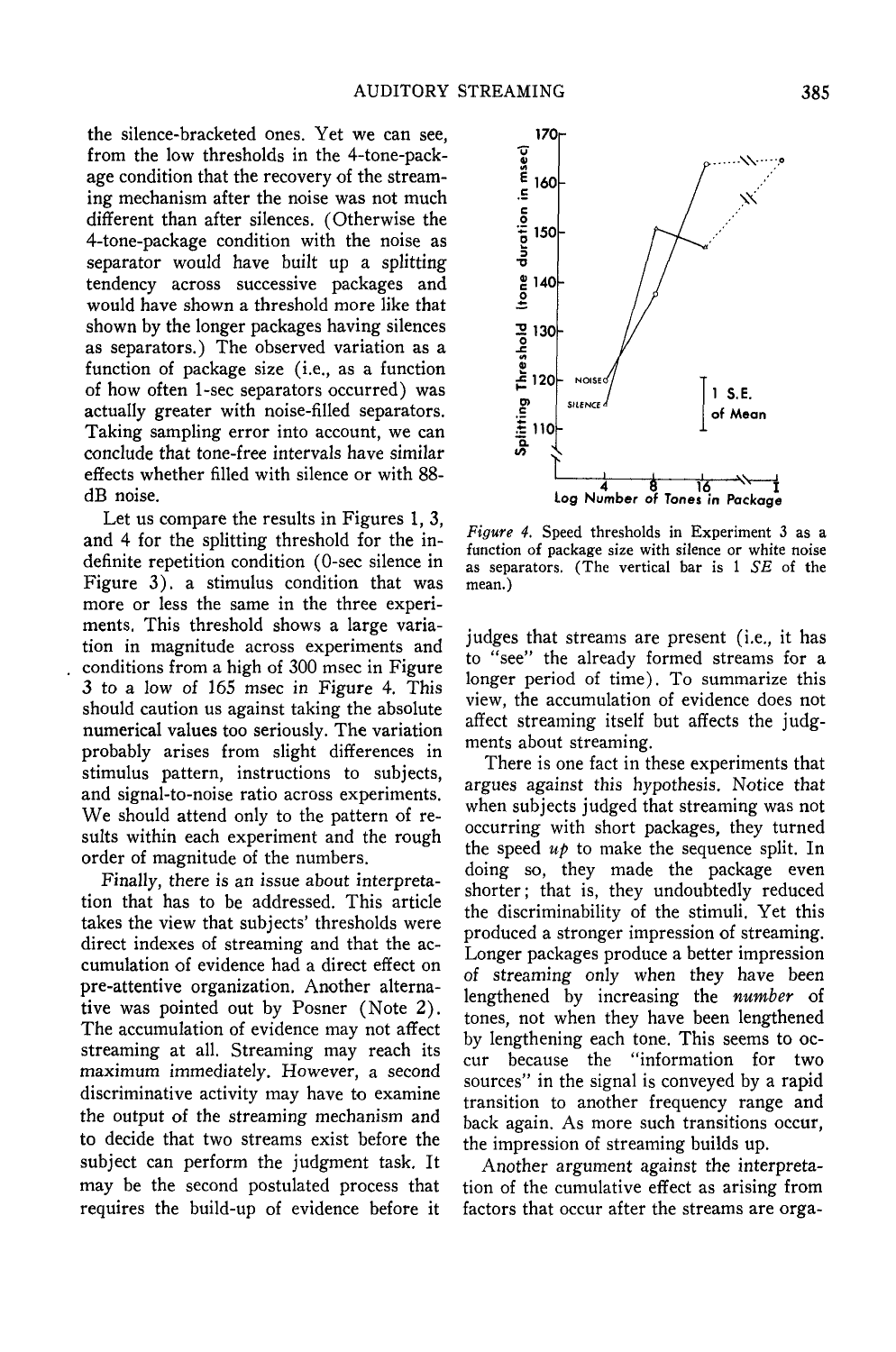nized (i.e., factors involved in judgment) is that the results of the present experiments can be seen to fit in consistently with other ones. Existing studies show effects of speed of alternation of high and low tones on preattentive stream segregation (e.g., Van Noorden, Note 1). A faster alternation causes greater substream formation. This fact has been indexed by tasks other than the direct judgment of streaming (e.g., by judgments of same vs. different orders in research by Bregman & Dannenbring, 1973). The result can be exactly restated as follows: A longer elapsed (silent) time in a particular region of frequencies (e.g., high) decreases the formation of a substream in that region. This suggests that the separate high substream loses its ability to incorporate new elements as more time passes since the last appropriate element was encountered. The present Experiment 2 can simply be viewed as creating an extension of this effect by inserting a silence all the way across the frequency spectrum. Experiment 1 simply adds the idea that the tendency of the most recent element to be incorporated into a substream (thereby strengthening it) depends not only on the temporal separation of that element from its immediate predecessor but also from more distant predecessors in the same frequency range.

The concept of the build-up of strength of a stream is also consistent with the findings of Bregman and Rudnicky (1975). In that experiment, the perception of the order of two target tones (2,200 and 2,400 Hz) was made difficult by bracketing them temporally between two lower distractor tones, both at 1460 Hz. The difficulty arose from the fact that the four tones formed a single perceptual event. When this four-tone sequence was, in turn, bracketed by a captor sequence at 1,460 Hz, the captors absorbed the distractors into a separate stream, thereby isolating the targets. The order of the targets was now easily detectable. We can make contact with the present experiments by asking the following: Why, in the experiment just cited, was a captor stream required to strip the distractor tones off the target tones ? Why did the distractor tones not strip themselves off to form

a separate stream from the targets, regardless of the presence of the captors? (After all, the only thing done by the captor tones was to add more tones at the frequency of the distractor tones.) The answer is that in the four-tone pattern (distractors and targets alone), there was no cumulative build-up of a stream in the lower frequency range; hence the distractors and targets formed one coherent stream. Adding the captors allowed evidence to build up for a stream in the 1,460-Hz frequency range and to thereby affect the streaming of the distractors. Thus the streaming of the distractors is affected not only by their relation to the targets but by their relation to prior and later tones as well. Research in progress in this laboratory is now showing that a longer sequence of captor tones leads to better stripping off of the distractors, a fact that argues for a cumulative build-up of streams. Note that this effect is being demonstrated in a situation in which direct judgments of streaming are not required. The present experiments are simply a more direct way of studying the parameters involved. Taken alone, they do not localize the effect of evidence accumulation in the pre-attentive realm.

# Conclusions

The continued occurrence of tones in a particular restricted frequency region increasingly biases a stream-forming mechanism to consider there to be an independent stream in that region. The biasing continues for more than 4 sec. Either a period of silence or of wide-band noise can gradually remove this bias. The recovery process probably also continues for more than 4 sec.

Why should this sluggishness exist when other processes in the auditory system are carried out in milliseconds if not in microseconds? This relatively slow biasing and unbiasing of the streaming process is valuable because it acts as a conservative evidence-accumulating process. Streams are not split until evidence for substreams continues for a few seconds. Similarly, our auditory systems do not assume that a substream has ceased to exist simply because it has not been heard from for one or two seconds.